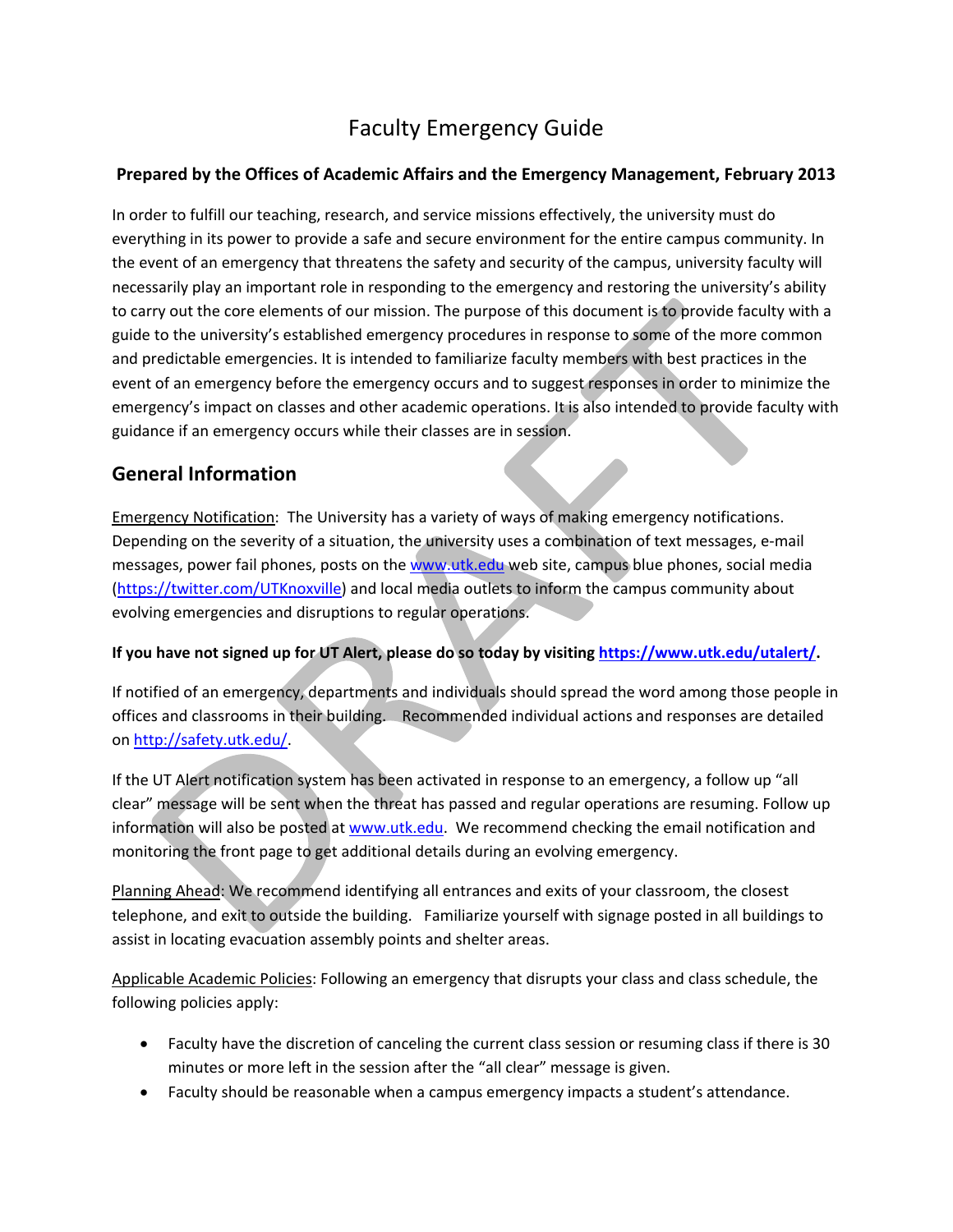- Faculty should provide students with a reasonable opportunity and amount of time to complete assignments or exams they may have missed.
- Faculty members may add an additional session or assign additional work to make up for the class missed (http://safety.utk.edu/emergency‐preparedness/campus‐emergency‐ management/inclement-weather-policy/). Where feasible, faculty members should consider developing a Blackboard version of their courses for remote delivery in the event of a major disaster or pandemic.

### **Responses to Emergencies**

**There are two basic categories of reaction to an emergency: Sheltering and Evacuating. The following provides detailed best practices for the most likely threats to the safety and security of our campus community.**

### **I. Sheltering**

#### Severe Weather

General: A National Weather Service (NWS) issued watch means the conditions are right for a weather event. An NWS WATCH indicates cause for closer monitoring of the local weather. A NWS WARNING indicates a confirmed presence of a weather event. NWS warnings are issued for the county and do not necessarily indicate an immediate threat to the campus. A UT Alert notification will be issued if the threat area includes campus. Departments may react to the NWS warning if their operations warrant extra caution.

Tornado: Full activation of the UT Alert system will occur if a NWS **warning** includes the main campus. Tornados are relatively rare in East Tennessee, but because of the short warning time, unpredictability, and destructive power of this weather event all warnings that include the main campus must be heeded. The practice of issuing campus alerts and sheltering for tornado warnings is an established standard of care in higher education. If a tornado warning is issued, everyone should seek appropriate shelter immediately and outside movement should be suspended.

In the case of a tornado warning, it is recommended that faculty observe the following protocol:

- If class has started, move the class to an appropriate shelter. As a general rule, proceed to a designated shelter area or to a lower floor in the building and in interior rooms (away from windows). Top floors should be avoided if possible. Most buildings have signage indicating appropriate shelter locations.
- If class has not started, follow the same inclement weather procedures for a weather‐related delay.
- Classes may resume at the instructor's discretion if there are 30 or more minutes remaining in the session after the "all clear" message is given.
- If a lab has begun, the instructor should take appropriate actions to ensure it is safe to leave the lab before sheltering.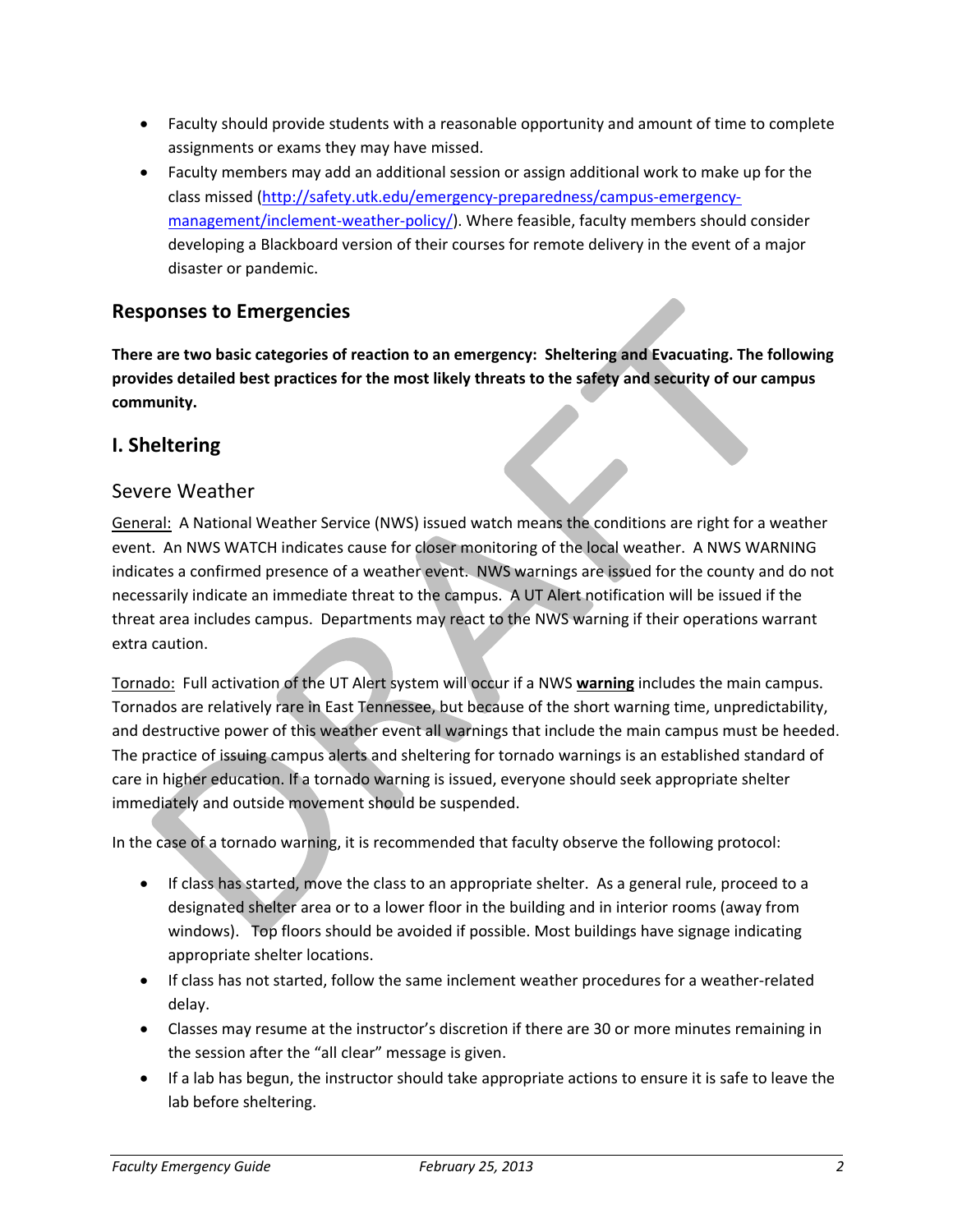• Faculty members provide guidance to students, but the faculty member is not to interfere with an individual's decision to take safety-related action. The individual, not the faculty member, is responsible for any action that she or he decides to take.

For the full inclement weather policy visit http://safety.utk.edu/emergency-preparedness/campusemergency-management/inclement-weather-policy/.

In most cases, tornado warnings create short interruptions. In the event of an extended interruption, the Chancellor (or his designee) will determine if classes are cancelled, and a message will be sent with that information.

Severe Thunderstorm/lightning: The University will not activate the UT Alert system for severe thunderstorms unless the storm poses an imminent threat. No changes to the academic schedule would be necessary. Severe thunderstorm watches, warnings, and lightning activity are monitored closely at the campus level and by all departments that sponsor outdoor activities.

In the case of a severe thunderstorm, it is recommended that faculty observe the following protocol:

- Cancel outdoor activities.
- Make allowances for students arriving late or missing class when dangerous conditions may impact outdoor movement.

Winter Storm: The University of Tennessee will remain open except in the most severe weather conditions that threaten the travel safety of students, faculty, and staff. It is important to note that this decision is based on conditions on and around campus. We encourage students, faculty and staff to use their own discretion based on local conditions.

In the case of a winter storm, it is recommended that faculty observe the following protocol:

- If the university remains open, make a reasonable effort to maintain regular class schedules.
- In the case of a delayed opening, adjust the class schedule in accordance with the inclement weather policy.

# Active Shooter

This is one of the most difficult emergencies because the situation develops faster than information can be disseminated. The UT Alert system will be activated immediately upon notification, but the information provided may initially be limited or outdated. Our goal is to provide accurate information about the location of the attacker(s).

Three courses or actions are recommended: RUN, HIDE, FIGHT. The decision to evacuate to a safe location (RUN) requires personal, first‐hand, up‐to‐date knowledge of the assailant(s)' location. Be advised that information received through the UT Alert system may be outdated by the time it reaches the end‐user of that information. If the shooter's location is unknown or in doubt, faculty should shelter and barricade in a nearby location (HIDE) until better information is known.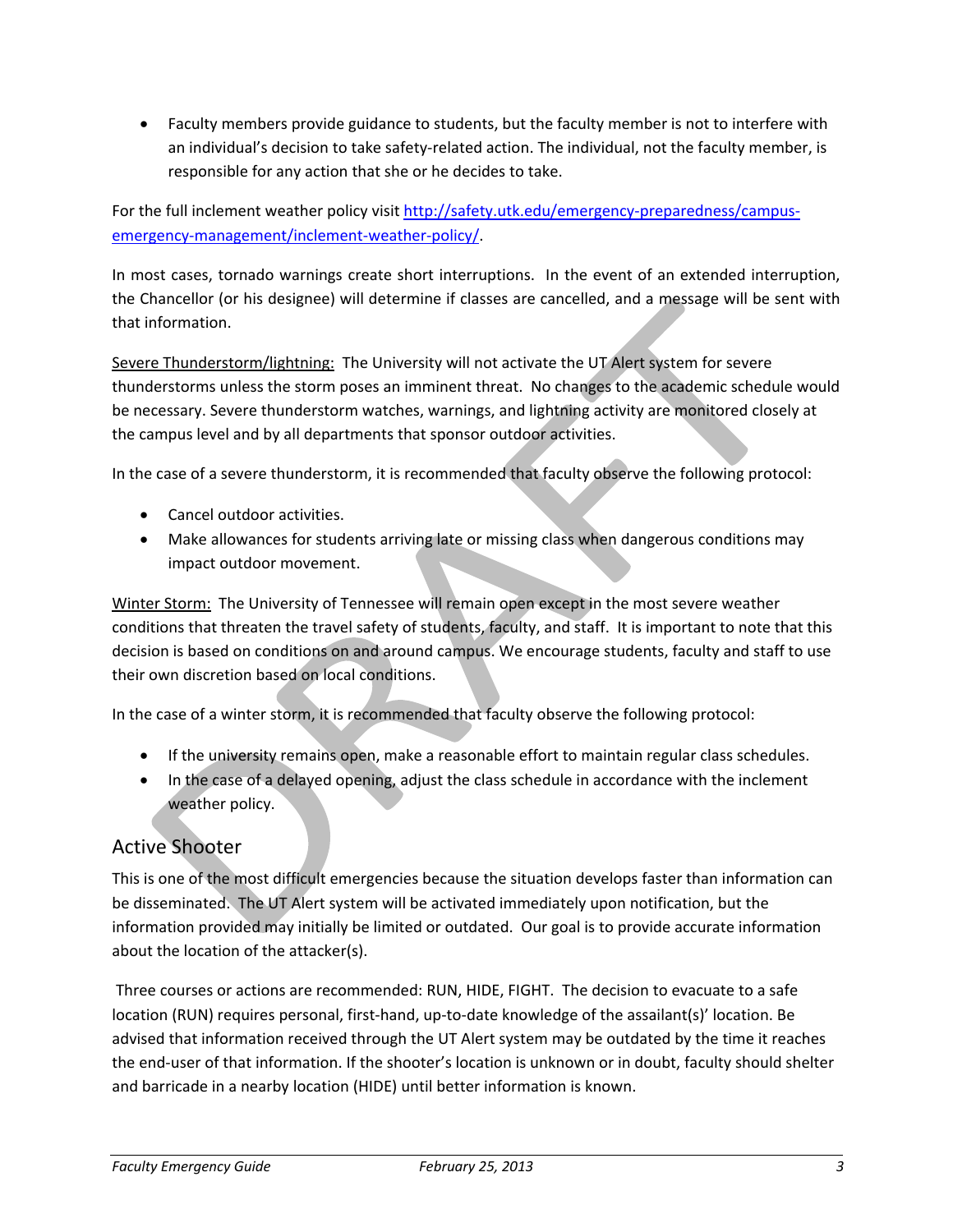In the case of an active shooter, it is recommended that faculty observe the following protocol:

- RUN: If you know the assailant is in your building and you have a clear exit, move to a safer location.
- HIDE: Make the best choice on where to barricade. Considerations are :
	- o Can the doors lock from the inside?
	- o Can the doors be blocked from opening?
	- o It is best if doors and the room don't have exterior windows so the assailant cannot determine who is in the room.
	- o Is there a way to communicate from the room (phone, computer, cell)?
- Once barricaded:
	- o Call 911.
	- o Take actions to limit indications of a presence in the room such as silencing phones and turning off lights.
	- o Be prepared to communicate with responders. Follow all instructions given by police officers.
	- o Understand that their first actions will be to address the threat.
	- o Leave hands empty and in plain view.
- FIGHT: As a last resort, only if your life is in danger and you can neither run nor hide.
	- o Attempt to incapacitate the shooter.
	- o Act with physical aggression and in mass.
	- o Improvise weapons.
	- o Commit to your actions.

Refer to safety.utk.edu/emergency-preparedness/active-shooter/ for more detailed information. Contact UTPD for active shooter training for your department.

## Hazardous Materials Release Outside

In the unlikely event that a hazardous materials leak occurs on or near campus, the UT Alert system will be activated and the campus will be informed of the location of the release and given directions to shelter. The Knoxville Fire Department will direct evacuations once they evaluate the situation. While some people may take it upon themselves to evacuate an area, they are certainly more likely to be exposed if outdoors and stuck in traffic than if inside a building. Facilities Services has procedures in place to shut down HVAC systems to help mitigate the potential of hazardous materials entering the sheltering space.

In the event of a hazardous materials release, it is recommended that faculty observe the following protocol:

- If HVAC systems appear to still be operating, call the Facilities emergency number (946‐7777) or UTPD emergency number (974‐3111).
- Make the best choice for where to shelter your class. Considerations are: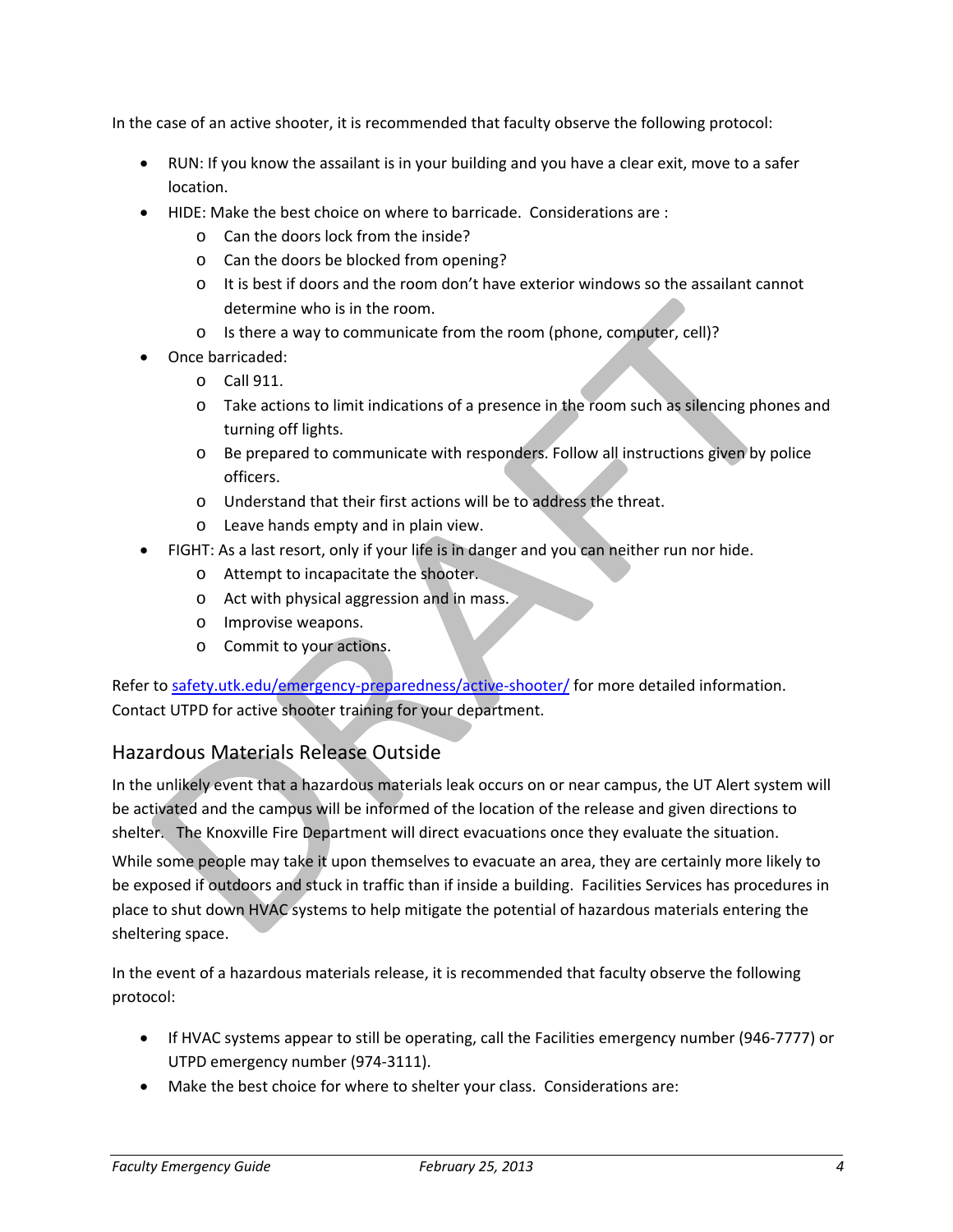- o Interior rooms are preferred to create an air buffer (like lobby doors).
- o The fewer portals that need to be sealed the better.
- Seal vents and gaps around portals with wet towels, plastic or tape.
- Monitor communication channels for updates and be prepared to move if directed.

### **II. Evacuation**

#### Fire

Fires can start as a minor hazard and escalate to a life-threatening event in a matter of minutes. Before there is visual evidence of a fire, there may be threats to safety from toxic smoke and/or impediments to evacuation.

In the event of a fire alarm, it is recommended that faculty observe the following protocol:

- Never ignore an alarm.
- Evacuate your class to an assembly area designated for that building. Buildings have signage designating these locations. As a general rule, evacuate to at least 200 feet from the building and not in the way of emergency vehicles.
- Direct your class to take keys, coats, wallets, and critical items. You may not be able to return.
- Close the door on the way out.
- Do not re-enter the building unless given permission by the fire department or police.

### Bomb Threat

UT Police Department has specific indicators to determine if a bomb threat warrants an evacuation.

In the event of a bomb threat, it is recommended that faculty observe the following protocol:

- If you receive the call, follow the guidance provided at http://safety.utk.edu/emergencypreparedness/bomb-threat/
- Evacuate your class to a location designated by law enforcement personnel.
- Do NOT touch any suspicious objects that you may see.
- Do not re-enter the building unless given permission by the fire department or police.

### Pandemic

The university has specific procedures in its Emergency Operations Plan to address the threat of a pandemic. They outline levels of risk based on the threat levels set by the World Health Organization, Centers for Disease Control, and local health authorities. If a severe risk is identified, University leadership will suspend regular operations. If there is a high risk, which is defined as evidence of remote person to person spread in the U.S. and abroad, mitigating actions can be taken at the department level to help avoid a campus shutdown.